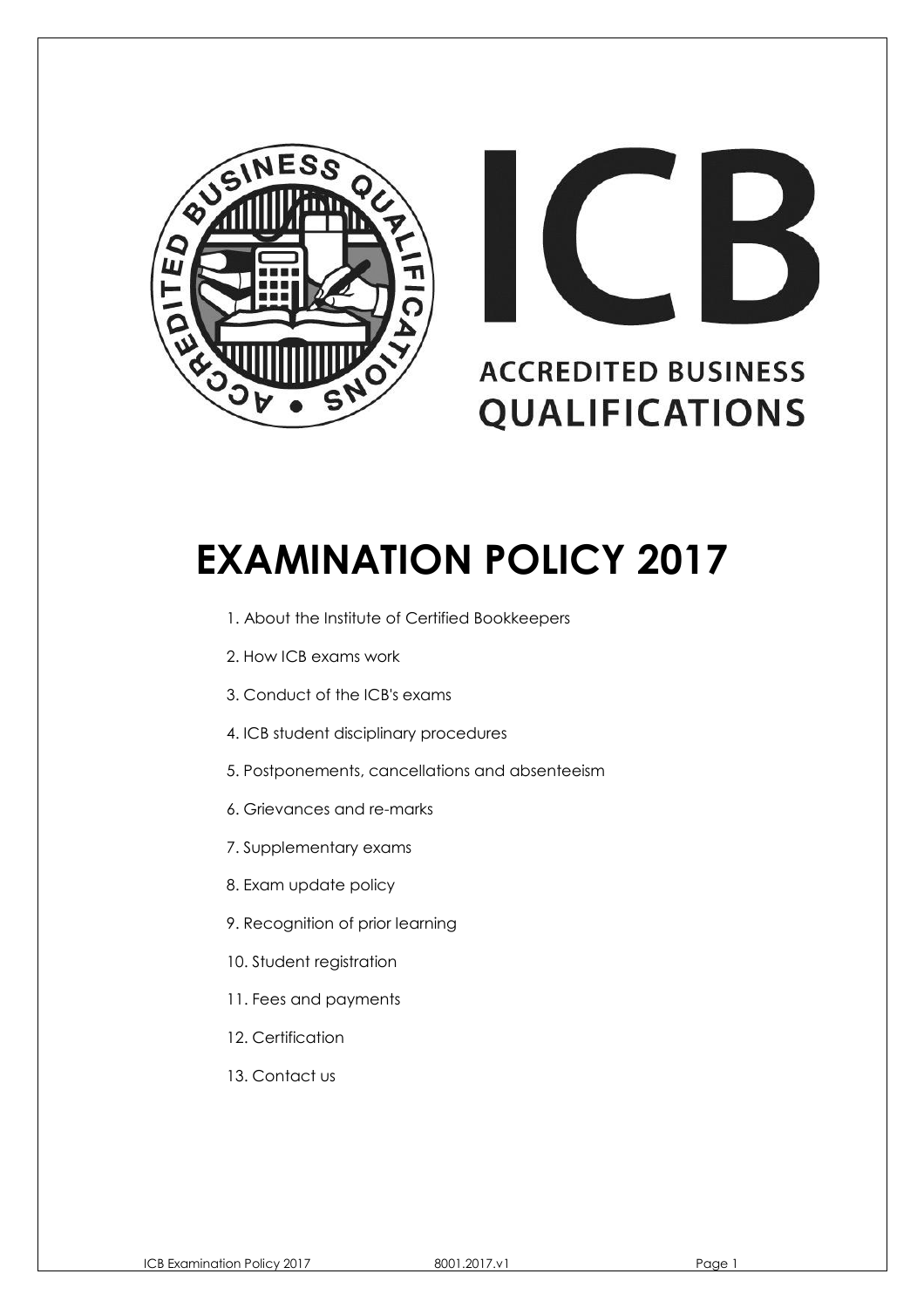# **1. ABOUT THE INSTITUTE OF CERTIFIED BOOKKEEPERS**

The Institute of Certified Bookkeepers (ICB) has been around since 1931. Which means you can trust that we know what's what in this industry. For 87 years we have been improving and maintaining the quality of Bookkeeping, Accounting, Office Administration and Financial Management training and qualifications in southern Africa. We have also built up the credibility and reputation of these fields.

- You can study ICB courses at over 500 training sites in southern Africa.
- We assess over 45,000 student exams every year.

The ICB is a Quality Assurance Partner (QAP) of the Quality Council for Trades & Occupations (QCTO). We are not a training provider – we are an examining and certification body for several of Fasset's business qualifications.

#### **STUDY PROGRAMMES**

The ICB offers the following five programmes of study:

| <b>PROGRAMME</b>                                    | <b>QUALIFICATIONS</b>                                                                                                                                                                                                                                                 |  |  |  |  |
|-----------------------------------------------------|-----------------------------------------------------------------------------------------------------------------------------------------------------------------------------------------------------------------------------------------------------------------------|--|--|--|--|
| <b>Financial Accounting</b><br>Programme            | National Certificate: Bookkeeping, NQF Level 3<br>Further Education and Training Certificate: Bookkeeping, NQF Level 4<br>٠<br>National Diploma: Technical Financial Accounting, NQF Level 5<br>٠<br>National Diploma: Financial Accounting, NQF Level 6<br>$\bullet$ |  |  |  |  |
| <b>Public Sector</b><br><b>Accounting Programme</b> | National Certificate: Public Sector Accounting, NQF Level 4<br>٠<br>Diploma: Public Sector Accounting, NQF Level 5<br>$\bullet$                                                                                                                                       |  |  |  |  |
| <b>Business Management</b><br>Programme             | National Certificate: Small Business Financial Management NQF<br>٠<br>Level 4<br>Higher Certificate: Office Administration NQF Level 5<br>National Diploma: Financial Accounting NQL Level 6                                                                          |  |  |  |  |
| Entrepreneurship<br>Programme                       | National Certificate: Small Business Financial Management NQF<br>Level 4<br>Higher Certificate: Office Administration NQF Level 5<br>$\bullet$<br>National Diploma: Financial Accounting NQL Level 6<br>٠                                                             |  |  |  |  |
| <b>Office Administration</b><br>Programme           | Certificate: Office Administration, NQF Level 5<br>٠<br>Higher Certificate: Office Administration, NQF Level 5<br>Diploma: Office Administration, NQF Level 6                                                                                                         |  |  |  |  |

If you are looking for more information about our five programmes, please see our Prospectus or visit our website - [www.icb.org.za.](http://www.icb.org.za/)

## **2. HOW ICB EXAMINATION WORKS**

When you register to study an ICB course, you'll also need to register to be examined for it. This is so that we can determine at the end of it whether you know and understand the course material well enough to pass.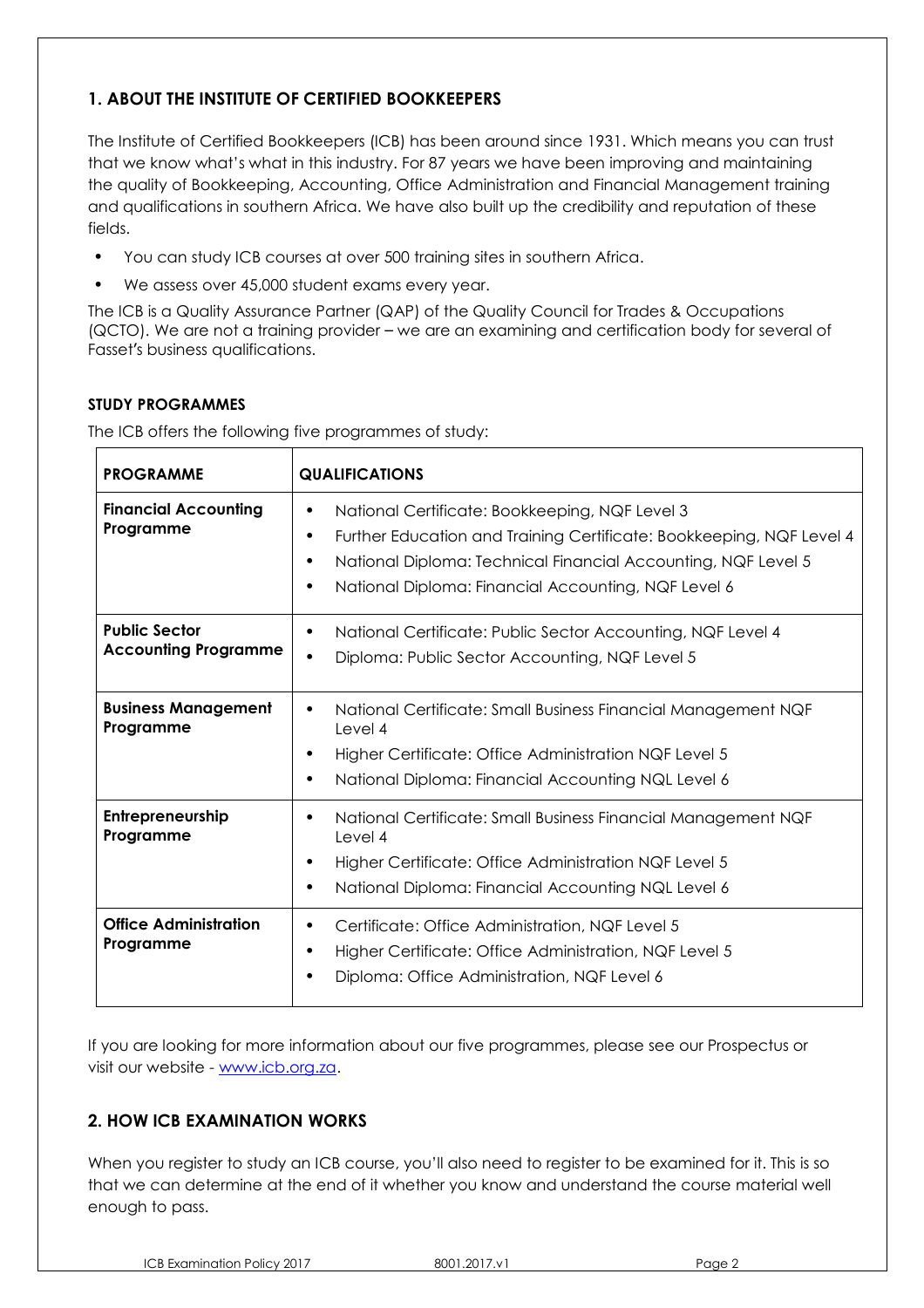## **2.1. PORTFOLIOS OF EVIDENCE**

The ICB uses Portfolios of Evidence (PoE) to conduct student exams. During your course, you will add things like exercises and assignments to your PoE. When you go to write your final exam you'll put your question and answer paper into your full PoE and hand everything in. All this evidence in your PoE is examined by an ICB registered assessor, who uses it to decide whether you are competent in that particular subject.

Your PoE will contain the items below, which contribute towards your final result:

| Formative Assignment 1 | Assignment                    |                             |  |  |
|------------------------|-------------------------------|-----------------------------|--|--|
| Formative Assignment 2 | Assignment                    | 30%<br>(no minimum to pass) |  |  |
| Formative Assignment 3 | Assignment                    |                             |  |  |
| ICB Test 1             | Test                          |                             |  |  |
| ICB Test 2             | Test                          |                             |  |  |
| Final exam             | 70%<br>(50% minimum to pass)  |                             |  |  |
| <b>TOTAL:</b>          | 100%<br>(60% minimum to pass) |                             |  |  |

**The work you do during your course counts for 30% of your overall course mark. Your final exam** counts for 70% of the total. You need to get an overall mark of 60% or higher to pass – and you must **get at least 50% for your final exam (i.e. the final exam has a sub-minimum 50% pass mark requirement).**

**You must complete all the ICB Assignments and Tests before your final exam date and make sure you have inserted them into your PoE**. Final exams are written on specific dates set by the ICB. To find out what the exam dates are for this year, see the ICB's current prospectus, or visit our website.

Your PoE is personalised according to what subjects you are registered for. It will contain:

- **• Portfolio Administration Guide**: This includes guidelines for completing your PoE as well as forms and checklists.
- **• Assignment Question Papers Book**: This contains the questions for Assignments 1, 2 and 3.
- **• Assignment Answer Book**: An empty book which you'll fill with your answers to Assignments 1, 2 and 3.
- **• Test Answer Book**: An empty book which you'll fill with your answers to Tests 1 and 2.
- **• Test Question Papers and Answer Books**: If you are studying via distance learning, the Question Papers and Answer Books for ICB Tests 1 and 2 will be included in your PoE. If you're a classroom-based student, we'll send them to your college and they'll give them to you in controlled class test environment similar to the exam environment.
- **• Final Exam Question Papers and Answer Books**: At your final exam, you will be given your final exam question paper, along with an answer book. These must be added to your PoE at the end of the exam.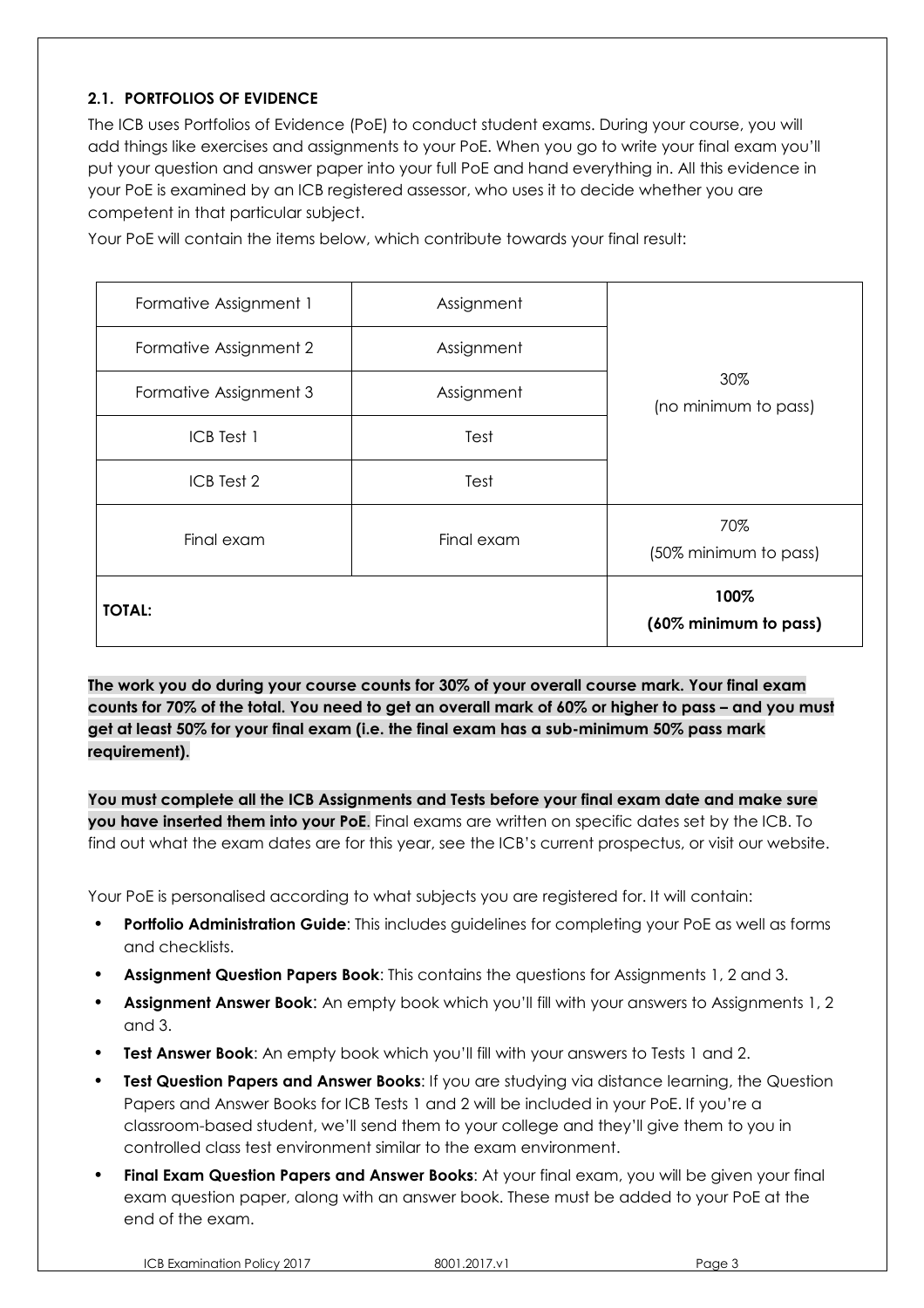**IMPORTANT**: You need to make 100% sure that everything is included in your PoE before you submit it. Check and then double check it! Make a copy of everything (except the final exam paper) and keep the copy somewhere safe for your records. We cannot accept any additional materials for marking after you've handed it in.

#### **2.2. EXAMS**

See section 2.1. above for the breakdown of mark allocations across ICB Assignments, Tests and final exams, and for minimum pass marks.

Each ICB programme is designed to have specific outcomes. These outcomes are things that you will be able to do and understand as a result of your studies. Explanations of these will be included in your PoE – or you can also find them in the document "Curriculum statements" on our website.

Each outcome requires a certain amount of time for you to achieve it. These hours are represented by credits. As defined by the South African Qualifications Authority (SAQA), 1 credit equals 10 notional hours. Notional learning hours are considered to be the time taken by the average student to achieve the specified learning outcomes.

The number of credits required per qualification as general examples from SAQA are:

- National Certificate: 120 credits
- Further Education and Training Certificate: 120 credits
- Diploma: 240 credits

All subjects must be marked by registered assessors. The ICB manages this and makes sure that qualified, FASSET-registered assessors set, mark and moderate your work. This ensures consistency and high standards.

Every year, we make sure that our course content is updated. This guarantees that what you study is up to date and relevant – and that you learn about the latest in legislation, tax and the industry.

Updated subjects are examined from April every year. It's important that if you have to re-take an exam, that you are aware of any changes to that subject's content.

**Note**: The Business Literacy subject is examined at NQF levels 3, 4 or 5, depending on which qualification it is part of. In the final Business Literacy exam, each question will have elements of NQF levels 3, 4 and 5.

#### **2.3. EXAM VENUES**

Final exams are held at approved exam centres. Exam venues are arranged by the ICB. Before you attend your exam, please make sure you have read and understood this policy. We provide question papers to the person responsible for conducting the exam.

#### **2.4. REGISTERING FOR EXAMS**

When you start studying an ICB programme for the first time, you need to register with us. Fill in the ICB Student Details Form, pay your annual registration fee and we'll put all your details onto our system. Or register via our Student Portal (see www.icb.org.za). You'll also need to choose your subjects and once you have, you need to submit an Exam Entry Form with proof of payment. This means that you are registered for exams in the subjects you've chosen – in other words, you've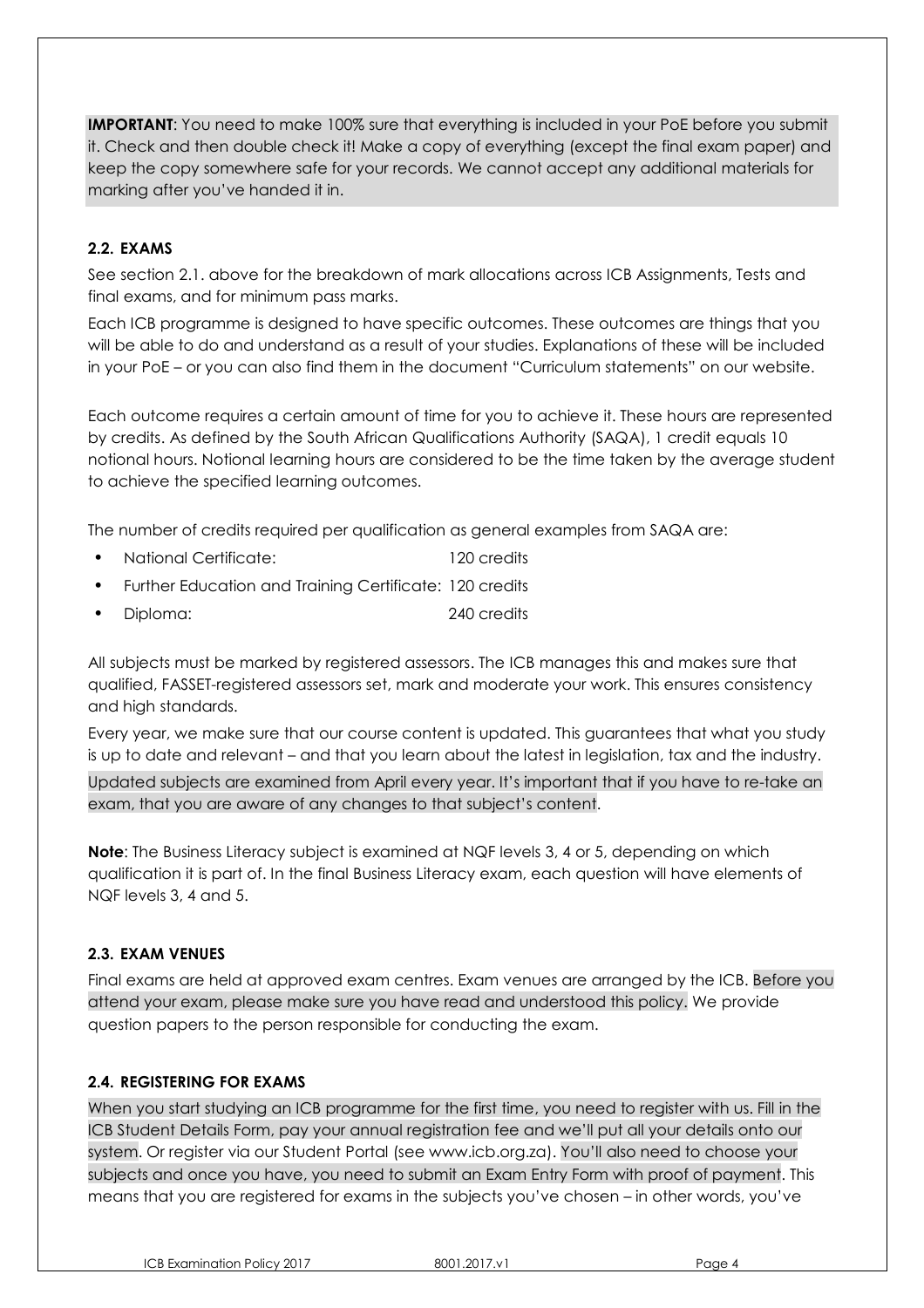signed up for the tests and exams! If you want to change these dates later, **you have one chance to postpone the exam to the next exam sitting/date only**. There will be a cost involved.

Exams take place on fixed dates during the year and you must get your application in before the closing date for each. Please check our Prospectus and/or website for the deadlines for exam registration.

If you do not get your registration in on time, your exam will be carried forward to the next exam date.

If you are studying via distance learning or self-study, you must send your Exam Entry Forms with proof of payment directly to the ICB or enter via the online Student Portal.

If you are doing classroom-based studies, you will register via your college.

Ask your student advisor what you need to do. Email us if you are still uncertain. If you don't fill in a date next to the subjects you tick on your Exam Entry Form, the ICB will enter you for the first available exam date.

Please check that you have filled in your forms correctly, and if you are a distance learning student, that you have given the exam venue and have paid the correct exam fees. If your form is incomplete or your payment is incorrect, your exam application will not be accepted.

Once the ICB has received and processed your Exam Entry Forms, you will be sent your Portfolio of Evidence. You'll get this straight from us if you're a distance or independent/private student – otherwise your college will give it to you. If you haven't registered for an exam, you won't be sent a PoE and will not be allowed to write any final exams. Please make sure that your Exam Entry Forms are sent in as early as possible because it takes around 3-4 weeks from submitting your forms and proof of payment to receiving your PoE. Getting your forms in early also means you have more time to do all the work required for your PoE, before your final exam!

It is **YOUR** responsibility to make sure you have a PoE, and that it's the correct one for your programme. Ask your college or contact the ICB if you've not received any correspondence within 3-4 weeks of entering and paying for an ICB exam, or if any details on the PoE are incorrect.

## **2.5. ICB ASSIGNMENTS**

The three assignments which make up the formative mark in your PoE are important. They've been designed to prepare you for the tests and your final exam.

These assignments are to be completed under uncontrolled conditions – in other words, you can do them in your own time, when and however you want to. They must be completed in the Assignment Answer Books you've been given, and added to your PoE before your final exam. If you don't include them, they can't be counted towards your final mark, and might result in you being declared 'Not yet competent' (failing the subject).

## **2.6.ICB TESTS**

You must complete two tests as part of your overall assessment. There is no minimum mark you need to get for them, but they do count towards your final mark.

If you are doing classroom-based study, you will write these tests under controlled conditions at your college. In this case, the ICB will provide your college with the test question papers and answer books. We provide a marking memorandum to your college, which they use to mark your completed answer books (this is not given to students!).

Distance learning and independent/private students will receive their ICB Test Question Papers and Answer Books in their PoE, and must complete them during the course of their studies. ICB assessors will mark them with the final exam.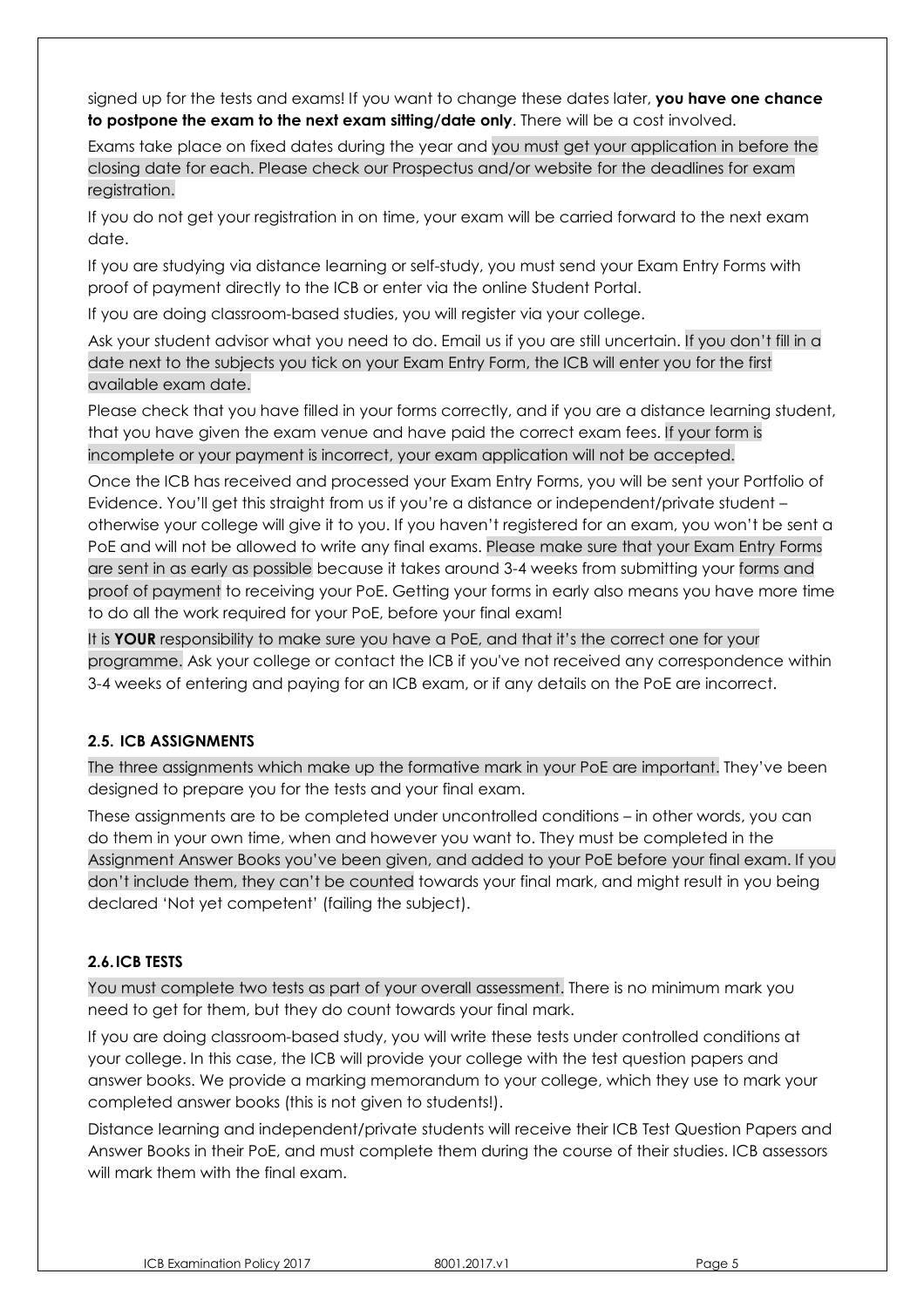Your ICB Test Answer Books **MUST** be included in your PoE when you hand it in at your final exam, so hang on to them and keep them safe! If you do not include them, you will be given a zero mark for them. You can't re-sit these tests.

#### **2.7. FINAL EXAMS**

At the end of your programme or subject is your final exam. The ICB publishes timetables for these in our annual Prospectus and on our website.

- Timetable A is for classroom-based students who are studying any of our five programmes.
- Timetable B is for distance learning and independent/private students who are studying any of our five programmes.

On the day of your exam, you'll need to sign the ICB attendance register. Once you've finished your exam, you must add your question paper and answer book to your Portfolio of Evidence and hand it all in to your invigilator. Your invigilator will sign that they have received it, alongside your signature. **Remember to make a copy of your entire PoE including your ICB Assignments and Tests, before you write the final exam, for your records.**

The assessor will then arrange to send all the Portfolios of Evidence to the ICB offices in Cape Town on the first working day after the final exams. Our Exam Administrator records all incoming Portfolios of Evidence on our database and then forwards these to our registered assessors for marking.

The ICB is not responsible for any late scripts. If we don't receive them on time, they may not be marked and you might be recorded as not having written the exam.

If we don't receive your exam book(s) or PoE, you'll be marked absent for the exam, even though there may be a signature on the attendance register.

If anything doesn't match up between the documents we receive and the attendance register, we will investigate and have the right to reject any submission and record a student as being absent for the exam.

#### **2.8.MARKING AND RESULTS**

All ICB registered assessors are provided with marking memorandums, marking strategies, rubrics and descriptions of competencies. These help them examine your PoE and all its contents accurately. When the assessor has finished marking your PoE, they will decide whether you are 'Competent' (you've passed) or 'Not yet competent' (you haven't passed).

The ICB releases results on fixed dates during the year and your results will be released on the next 'results release date' after your final exam. Please see our website or Prospectus for these. Results are released if fees are up to date and provided that we received all the completed Portfolios of Evidence on time.

If you're doing classroom-based study, we'll send your results to your college who will release them. (They'll get these if they've followed all the ICB's policies and procedures properly, and if their account with us is not in arrears.) If you're a distance learning student or private student, we'll send you your results directly and you may also get them from the Student Portal.

Students will receive an individual letter showing their own exam results. If you're doing classroombased studies at a college, your college will give you this. Distance learning and independent/private students will have these posted to them. ICB Programme Certificates will be available around 6-8 weeks after the Result Release Date. If you haven't received anything 8 weeks after your results release date, then please [contact](http://www.icb.org.za/contact.html) the ICB. Fasset qualification certificates will then follow.

According to SAQA rules, we will hold on to your PoE for a period of time in case your results need to be verified by them. Portfolios of Evidence are held by the ICB for a period of 5 years and are not returned to the student or provider. Past question papers may not be used by providers or students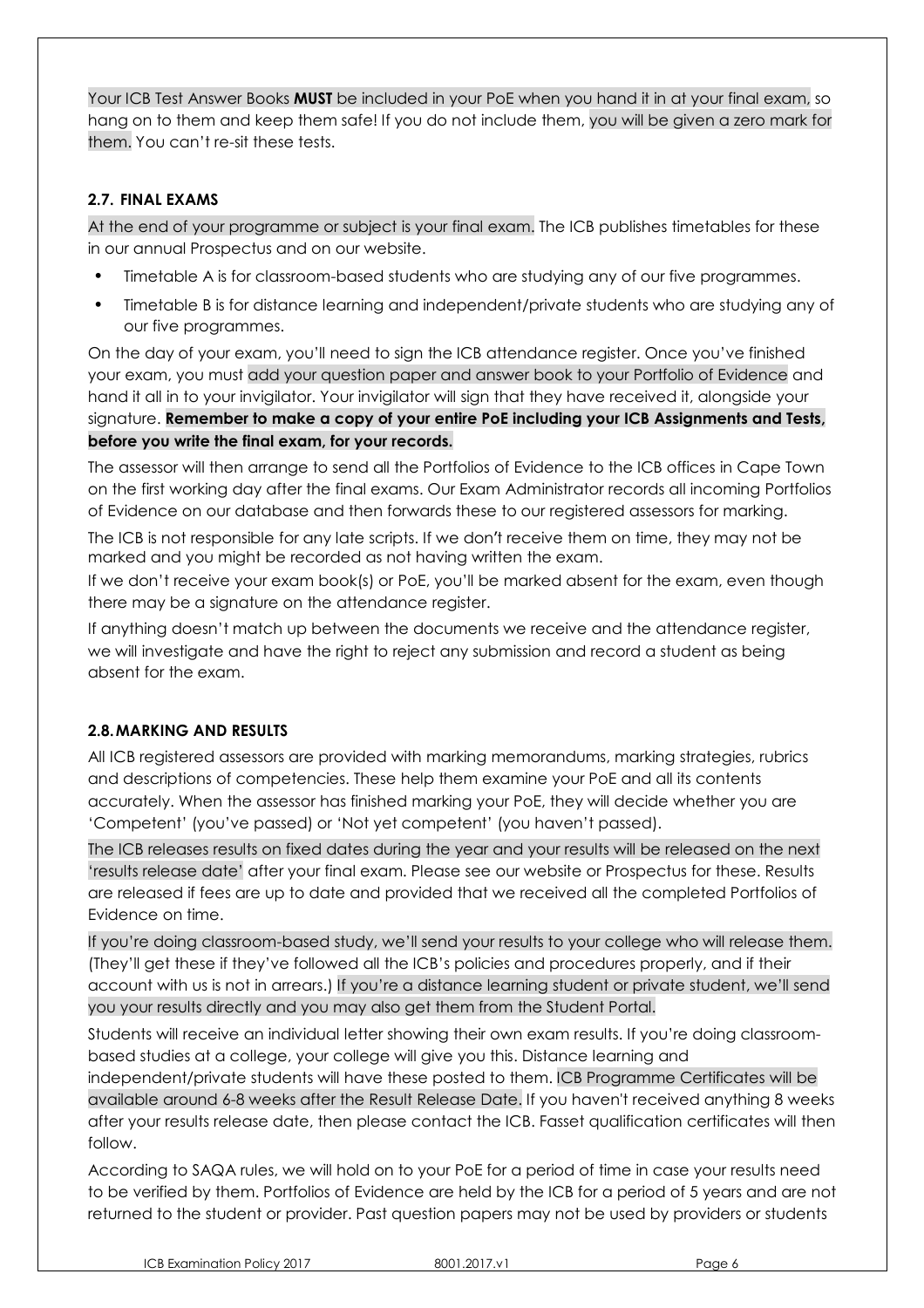for practice purposes as these remain the property of the ICB, in order to keep our exams credible.

## **2.9. MODERATION OF PORTFOLIOS OF EVIDENCE**

The ICB has very strict quality assurance practices to make sure that the exam process is in line with best practices. All results are checked very carefully before they are released, and a minimum of 10% of Portfolios of Evidence are sent for moderation. This means that external assessors check that they have been marked fairly and consistently.

# **3. CONDUCT AT THE ICB EXAMS**

3.1. Invigilators are appointed by either by the ICB (at external Exam Centres) or by a college (if it is an accredited centre).

Invigilators are there to make sure that the exams are run properly and according to ICB standards. Their decisions on any matters at the exam are final.

3.2. If you are writing an exam, make sure you arrive 15 minutes prior to the start of the exam, so that you are prepared and calm when the exam begins. Students who arrive at the Exam Centre up to 30 min after the start of a paper may be permitted to write – but must give a reason for their lateness. This plus your candidate number and time of arrival will be reported to the Academic Board (AB). If you arrive late, you will not be given extra time – but your performance and the reason for your lateness will be considered by the Academic Board when reviewing your results.

If you cannot provide a good reason for being late, or we suspect you tried to get an advantage over other students, the Academic Board has the right to give you a zero mark for your exam result. If you arrive over 30 min after the start of a paper, you will not be allowed to write the exam. If extreme lateness has been caused by exceptional reasons outside your control, you can appeal to the invigilator in charge, who can decide whether to admit you or not.

3.3. The ICB invigilator will ask students to provide proof of identity.

3.4. You may use basic or scientific pocket calculators (not financial) in the exam as long as:

- You use them in a way that does not disturb other students
- They don't need mains power supply
- They are not used to display information or run programmes that were stored on them before the exam.

3.5. You may not take any book, manual, paper or manuscript into the exam, except those which are approved by the ICB and are listed in the Examiner's Instructions for that exam. Any unauthorised material will be collected by the invigilator who may keep it in case the ICB needs to see it.

3.6. You may not pass any information, book, paper or other material to any other student during the exam, unless the invigilator tells you to.

3.7. If you leave an exam hall without permission after the exam has started, you will not be allowed to return. If you leave and don't intend to come back, you must hand your question paper, answers and Portfolios of Evidence in to the invigilator in charge. Nobody may leave during the first 30 minutes, except under exceptional circumstances and then only with permission from the invigilator. At the end of an exam, you must stay in your seat until the invigilator says you can go.

3.8. The invigilator in charge must let the ICB know about any exam irregularities or misconduct. While expelling a student from an exam is always a last resort, the invigilator has the power to stop the exam of anyone who behaves improperly.

3.9. Invigilators must not have a teaching/facilitating or similar role with the students sitting the exam. They must be independent and cannot be the students' tutor.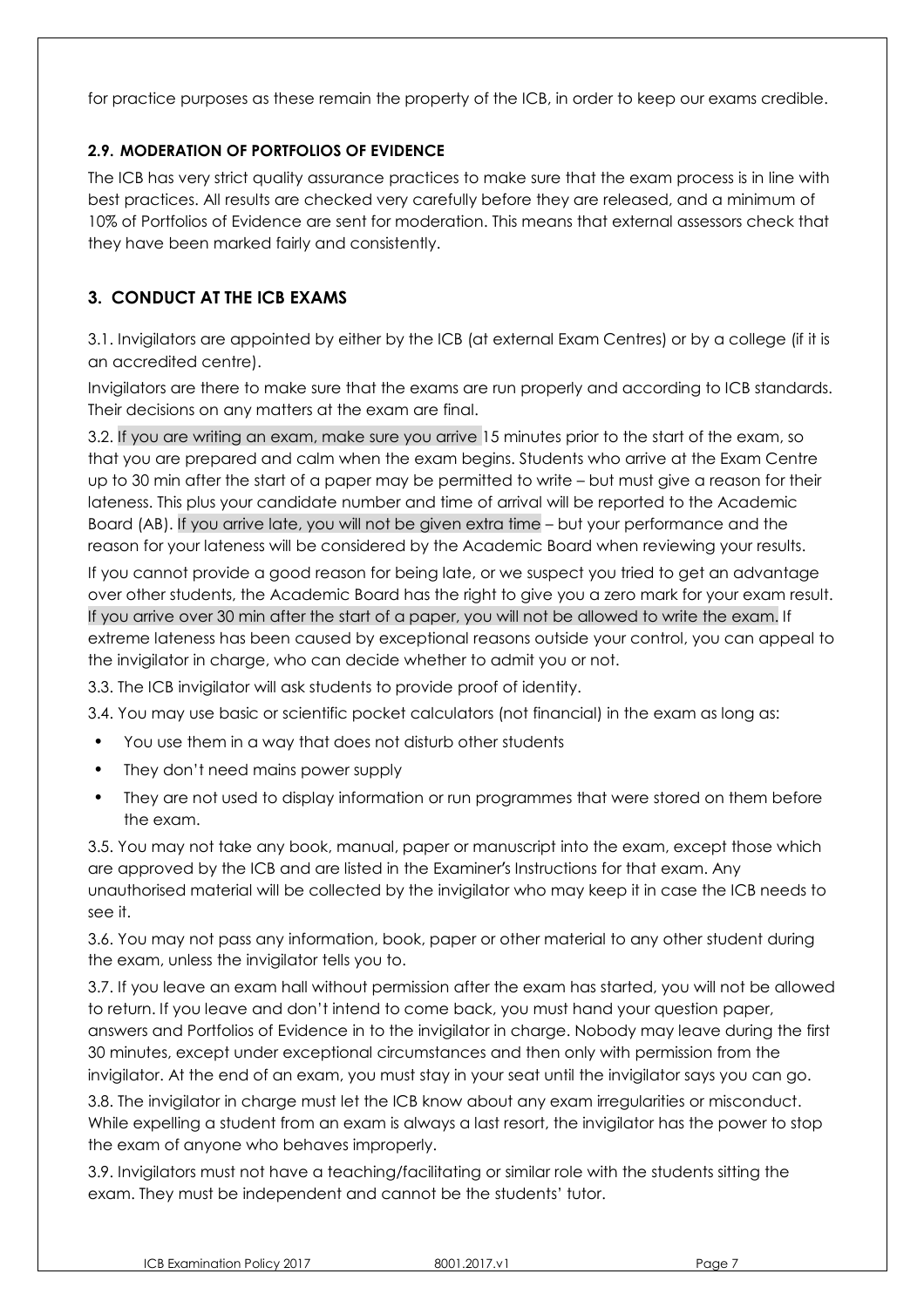3.10. If we suspect you have been involved in any misconduct during an exam, we will refer your case to the Academic Board. We can also withhold your results until the investigation is finished.

3.11. At the exam you will be given a question paper and answer book(s). Listen carefully to the invigilator's instructions and make sure you answer the questions in the correct answer book.

3.12. Any written answers must be in black pen, but you can use pencils for flow charts, diagrams and graphs.

3.13. Please include your calculations and workings in your written answers. Use a separate piece of paper if you need to, making it clear what question the rough workings are for, and attach it to your answer book.

3.14. When the invigilator says the exam is over, you must stop writing immediately and put down your pens/pencils. Anyone who continues to write will be reported to the Academic Board for misconduct. You will have a few minutes to put your answer books together. It's your responsibility to make sure that all your question papers and answer books are added to your PoE.

3.15. The invigilator will collect Portfolios of Evidence in alphabetical order. When all have been collected, students may leave. If you don't want to submit an answer book, you have to write 'No answer submitted' on the front of the answer book and hand it in with the rest of your PoE (include any rough work, although this will not be marked).

3.16. All question and answer books are the property of the ICB and will not be returned to you. You agree to this as part of your exam application.

3.17. You may not take the question paper or any other materials away from the exam venue.

3.18. If your invigilator suspects you of cheating or copying in an exam, they will mark on your paper where they think this occurred. They will also write a detailed report about the suspected offence and add this to your PoE. If the invigilator is satisfied that you have stopped copying/cheating, they may give you permission to continue with your exam. The Academic Board will review the invigilator's report and decide whether or not to assess your PoE.

# **4. ICB STUDENT DISCIPLINARY PROCEDURES**

As an ICB student, you are bound by the Institute's rules and disciplinary procedures. Matters like misconduct at exams and providing untrue information when you register or apply for exemptions are also covered by these rules.

The way the ICB's disciplinary procedures work is set out in the Institute's by-laws. The parts that are relevant to students are summarised below.

Once the Disciplinary Committee has found a complaint to be valid, it will then decide what action to take. This action depends on what and how severe the matter is, and any other relevant facts. Actions may include giving the student a warning, reprimanding them or dismissing them from the ICB. This may be done publicly or privately, as the ICB sees fit.

If the Disciplinary Committee feels that none of the above is appropriate, it can order that no further action needs to be taken on the complaint.

The ICB has the right to withhold any student's exam results until a disciplinary case has been concluded. If the student is declared unfit to continue as a registered student, exam results will not be released.

The Disciplinary Committee's decisions are sent to the student's last known address by registered post.

The Disciplinary or Appeals Committees may ask the student to pay up to R 5,000 as fines or to cover ICB costs. Any payments must be made within 21 days of the date of notification, unless the student appeals this. If this happens, no costs are paid until the appeal is concluded. No appeal may be made about costs alone.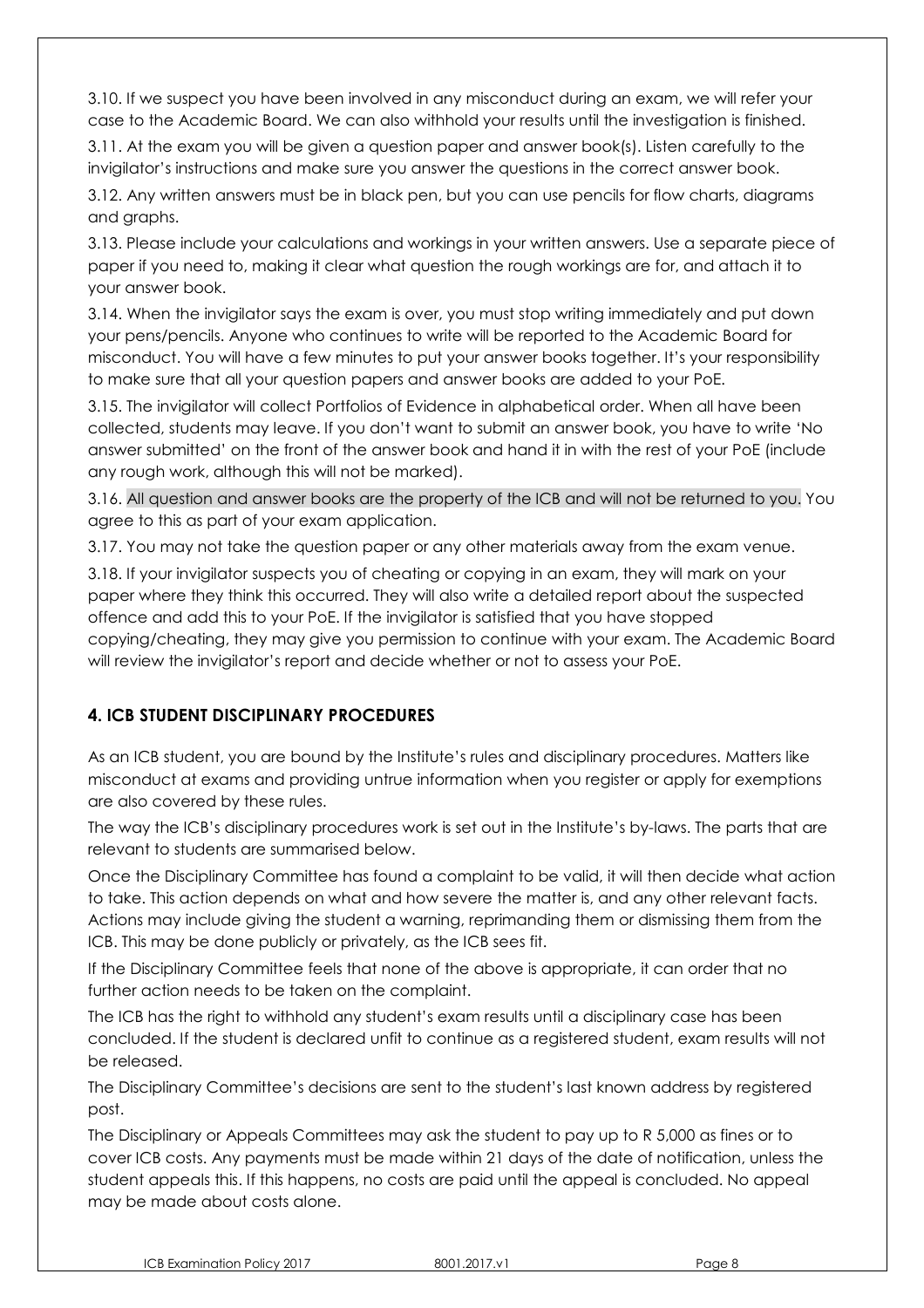The Disciplinary or Appeals Committees can decide whether or not to publish the name of a student.

# **5. POSTPONEMENTS, CANCELLATIONS AND ABSENTEEISM**

Once you have registered for a final exam you cannot cancel your entry. You can however postpone your exam date to the following exam date for these reasons:

#### **5.1. VOLUNTARY POSTPONEMENT**

If you are unable to write on the date you registered for your final exam, you can submit the Exam Entry form (postponement selected), and pay the postponement fee.

The ICB must receive your form and payment by the dates stipulated on the timetable. If approved, we will automatically assign your exam to the next exam date on our exam timetable.

You can only postpone your final exam **ONCE to the next exam date** for each subject, after which you must enter for a new PoE and pay the fee for a first time entry again.

#### **5.2. ABSENTEEISM AND MEDICAL POSTPONEMENT**

If you are unable to sit your final exam for your own medical reasons i.e. your own illness or injury, you can send a doctor's certificate (relating to the date of your final exam) and a request for medical postponement to the ICB. You must tell us which final exam you were supposed to write and when. We must receive this no later than **TWO WEEKS** after your original final exam date.

Medical postponements are given at the discretion of the ICB.

• We do not charge any fees for medical postponements. If your postponement is granted, you will automatically be allocated to the next exam date.

If you are absent for a final exam, did not postpone it/postpone it in time, and don't have a medical reason, you will forfeit the fee and the opportunity to write. You will be marked as 'Absent.' Should you wish to write at a later stage, you will have to enter for a new PoE and pay the fee for a first time entry again.

# **6. GRIEVANCES AND REVIEWS OF MARKS**

Within **ONE MONTH** of your results being released, you can apply to have your exam reviewed via a re-mark if you wish i.e. if you have any query or grievance about the outcome.

- The re-mark is the only way to query an outcome with the ICB.
- To apply you must submit the ICB's Application for Re-mark of Exam, pay the "Exam re-mark & examiner's report" fee and await the outcome which can take up to 28 days.

Please note that applications after the one month period is up will not be considered. Unless your re-mark application is accepted, the ICB will not discuss the matter further.

If your Application for Re-mark is received on time, an examiner and moderator will review your entire Portfolio of Evidence and will send you a detailed Re-mark Report. This will assist you by showing how you did in each section. The moderator's decision is final and following it, the matter is closed (the ICB will not have any further discussions with you, your provider, facilitators, etc.).

# **7. SUPPLEMENTARY EXAMS (EXAM RE-WRITES)**

You can re-write an exam (supplementary exam) **once** if your result was 'Not yet competent' because:

• You did not achieve the 50% minimum grade for your final exam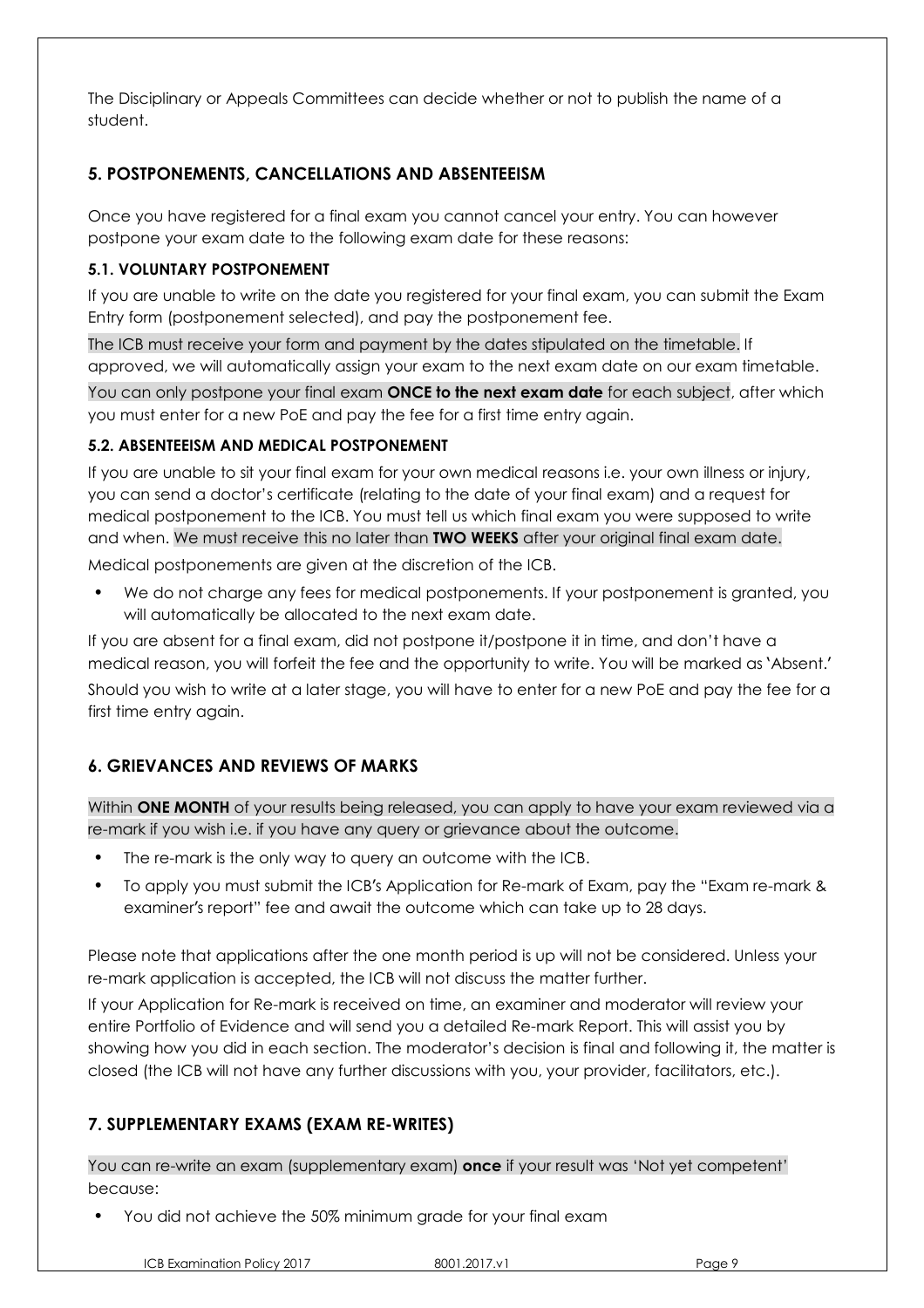• You did not achieve the overall sub-minimum of 60%.

To apply for an exam re-write, you must re-enter the exam, pay the Exam Re-write fee and re-write the subject – all within 12 months of your original final exam date.

We strongly recommend that you write your supplementary exam as soon as you can as the course content changes annually. It is always your responsibility to make sure you know about any new content for a particular subject.

As with the regular final exams, you must sign the attendance register at your supplementary exam. If you obtain 60% or more for your supplementary exam, you will be 'Competent'.

If you do not pass your exam re-write, you cannot re-write the exam again. Instead you have to redo the subject and complete a new Portfolio of Evidence. This applies to all exams except Research Theory and Practice. With this course, if you are still 'Not yet competent' after your exam re-write, you need to complete a new dissertation (there is no PoE for this course).

## **8. EXAM UPDATE POLICY**

On 1 April every year, the ICB updates its Assignments, Tests, Exams and Portfolios of Evidence. This is to keep our qualifications in line with legal, industry and tax changes.

From April 2017, exams will be based on the 2017 curriculum and 2017 Portfolios of Evidence are available from November 2016 (for students who have registered for exams after 1 April 2017).

The date that you send in your application does not matter – it's the date of the exam that's important. So if you register at any time for an exam that takes place on or after 1April 2017 you will be examined on the 2017 curriculum. You will also receive a 2017 PoE. But if you register for an exam that is scheduled on or before 31 March 2017, you'll be examined on the 2016 curriculum and will get a 2016 PoE.

| Scenario | Date of<br><b>PoE</b> | Date of<br><b>Textbook</b> | Exam<br><b>Date</b> | Curriculum<br><b>Year Examined</b><br>in PoE | Curriculum<br>Year<br><b>Examined in</b><br><b>Final Exam</b> |
|----------|-----------------------|----------------------------|---------------------|----------------------------------------------|---------------------------------------------------------------|
| A        | 2016                  | 2016                       | Feb/Mar<br>2017     | 2016                                         | 2016                                                          |
| B        | 2016                  | 2016                       | April - Dec 2017    | 2016                                         | 2017                                                          |
| C        | 2017                  | 2017                       | April – Dec 2017    | 2017                                         | 2017                                                          |

Here are some examples of how this could work for you:

#### **Scenario A:**

If you have a 2016 PoE and a 2016 textbook, and are writing your final exam in Feb/Mar 2017, there's no problem. The PoE is examined independently as a 2016 PoE, and the final exam is based on the 2016 curriculum.

#### **Scenario B:**

If you have a 2016 PoE and a 2016 textbook, and are writing your final exam in or after April 2017, there's no problem with the PoE. Your PoE will be examined independently as a 2016 PoE. But be aware of the curriculum changes for your final exam as it's based on the 2017 material.

Please refer to the 2017 ICB Curriculum Statements to make sure you know what is covered. These are available on our website.

#### **Scenario C:**

If you have a 2017 PoE and 2017 textbook, and are writing your final exam after 1 April 2017, everything is consistent with the 2017 Curriculum Statements.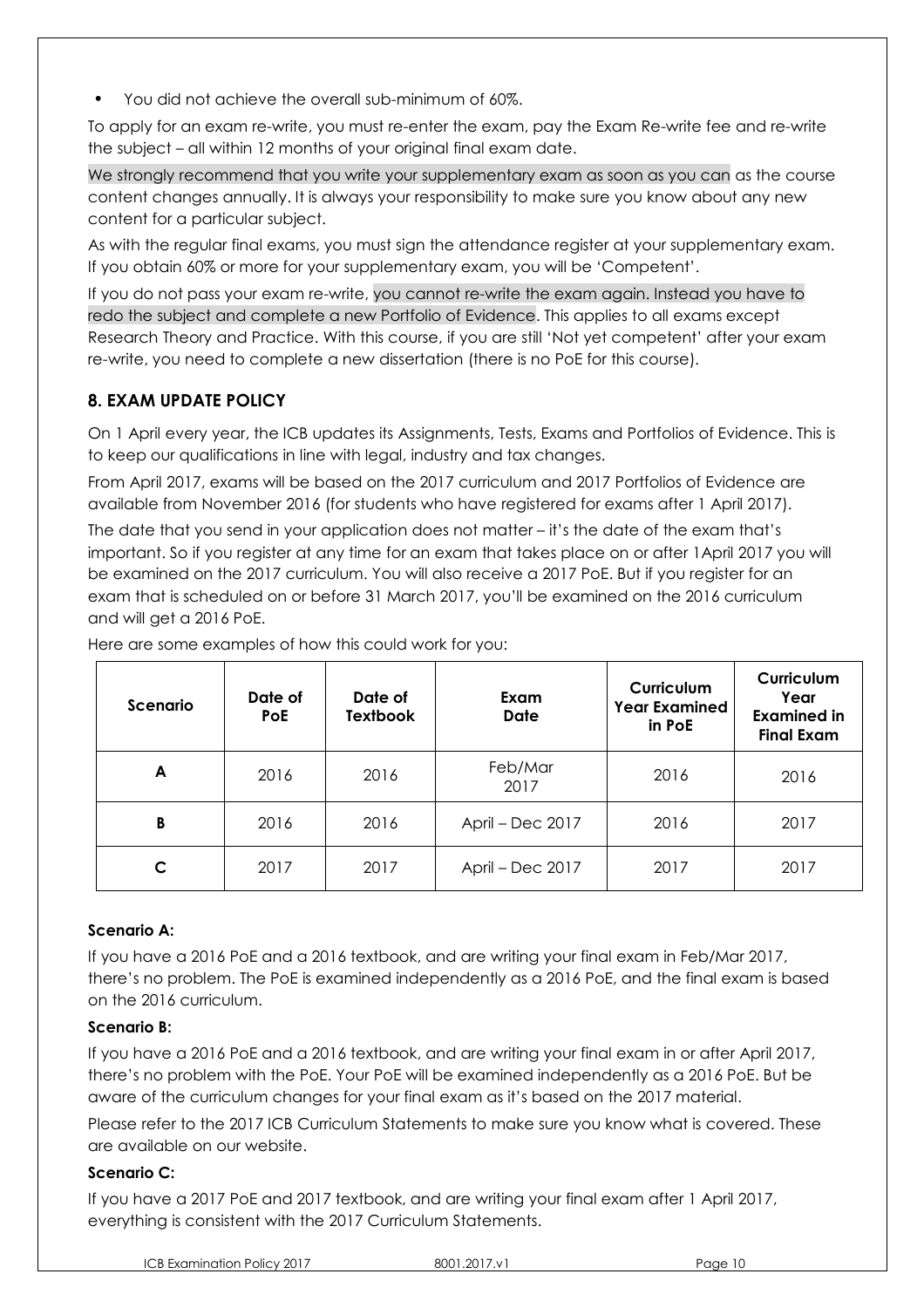# **9. RECOGNITION OF PRIOR LEARNING**

If you have studied similar courses previously, or have relevant work experience, you can apply for exemptions (recognition of prior learning) from the ICB. If your application is approved, you will get credits for subjects within an ICB qualification, or even credit for a whole ICB qualification.

To apply for RPL you need to:

- 9.1. Read and sign the Guideline for Recognition of Prior Learning (refer to [www.icb.org.za\)](http://www.icb.org.za/).
- 9.2. Fill in the Student Details form (tick the "Apply for Recognition of Prior Learning" block.) This is downloadable from the ICB website.
- 9.3. Pay the RPL administration fee to the ICB.
- 9.4. Post, fax or email the documents as indicated in the Guideline for Recognition of Prior Learning, to the ICB.

Once the ICB's Exemptions Review Board has reviewed your application, they will write to you with their decision. Expect this to take 4-6 weeks from receipt of all the required documents and proof of payment.

Feedback will be given per learning area (subject) and could be:

- Full Exemption granted
- Exemption not granted
- Conditional exemption granted

Refer to the Guideline for Recognition of Prior Learning for full details regarding the feedback.

## **10. STUDENT REGISTRATION**

All students registering with the ICB must pay the Annual Student Registration Fee for each year they study with us. Registration forms (Student Details forms) are available on our website and must be submitted to the ICB with a copy of your ID document.

## **11. FEES AND PAYMENTS**

In addition to the Annual Registration Fee mentioned above, when you register for an exam, you must also pay an exam fee for each subject to the ICB.

If you're studying full or part time at a college, they will pay these fees to us (they are probably included in your college fees). Distance learning students and independent/private students must pay ICB registration and exam fees to us directly.

Please note that registration and exam fees are not refundable. Fees may change without notice. Fees include VAT for South Africa and include bank charges for payments sent from outside South Africa.

## **12. CERTIFICATION**

Because our qualifications are registered on the National Qualifications Framework (NQF), when students finish their studies, they are certified by FASSET, who is the sector's Education and Training Quality Assurer (ETQA).

We upload student details and results to the National Learner Records Database. FASSET has the right to verify ICB exam processes and if they do so, this can mean a delay in your final certification being confirmed.

Refer also to point 2.8. *Marking and Results* (above) regarding certificates.